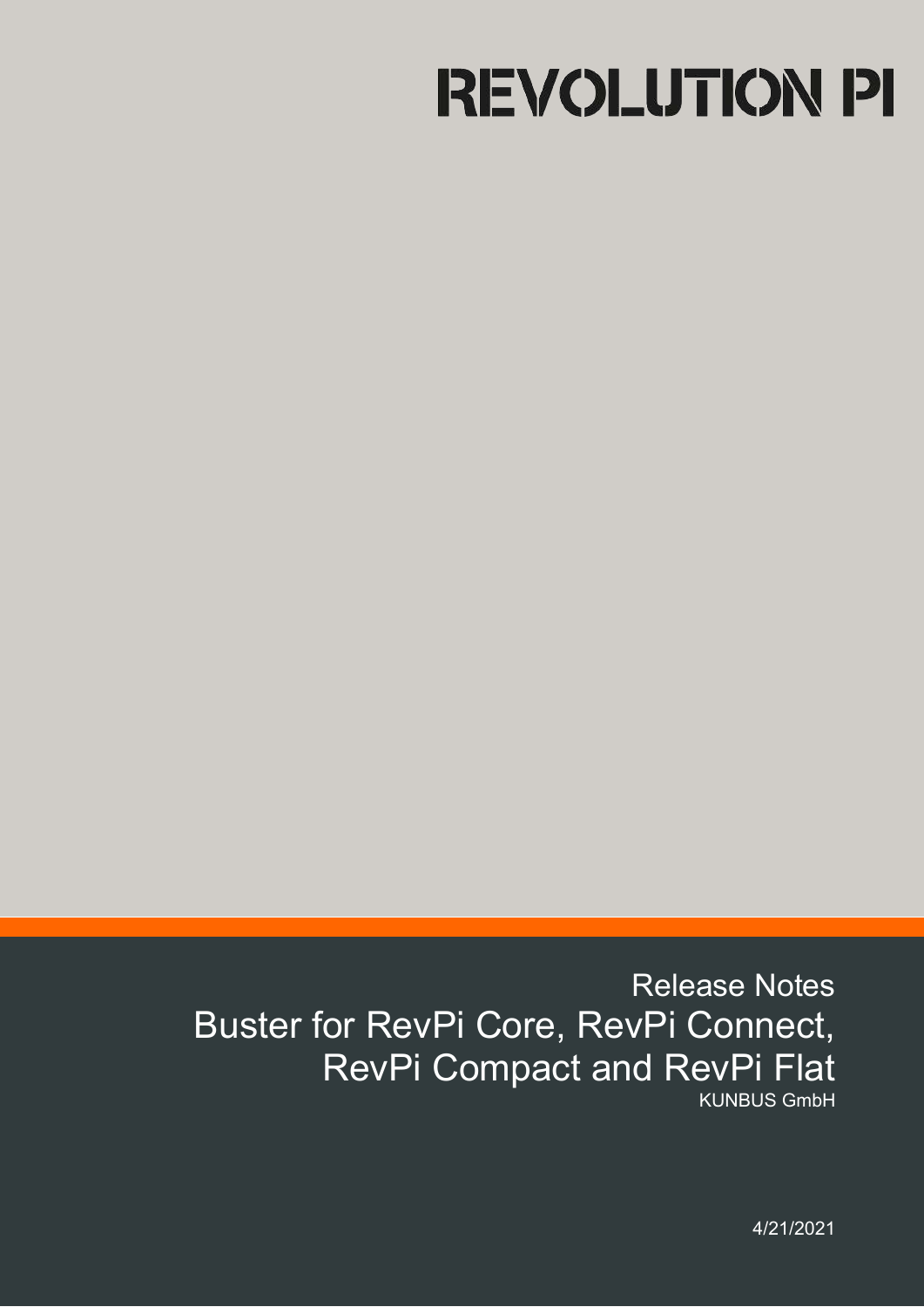# 1 Release Notes Buster 04/2021

#### **Support for RevPi Flat and RevPi Module MIO**

Starting with this release, our new members of the RevPi family, the RevPi Flat and the Multi-IO expansion module RevPi MIO are supported. Both devices can be configured in PiCtory, and with the methods you already know, values can be written or read via the process image.

The RevPi Flat supports WLAN and Bluetooth. Both are enabled by default. For deactivation, there are two more buttons in the Web Status, one for WLAN and one for Bluetooth.

# **Raspberry Pi OS Buster**

The image is derived from Raspberry Pi OS 2021-03-04, a Buster-based image, and includes all package updates released until March 2021. Our image still comes with kernel 4.19.95-rt38. Node.JS, npm and Node-RED are still preinstalled, but no longer with the packages from the Debian Buster repository. Instead, they were installed using the script "https://raw.githubusercontent.com/ node-red/linux-installers/master/deb/update-nodejs-and-nodered".

## **Node.JS, npm and Node-RED not from Debian Repository**

Two reasons led us to the decision not to pre-install Node-RED from the Debian repository anymore.

- 1. Due to the stretch backports concerning Node.JS, npm and Node-RED there are problems with the package versions, because the Debian packages in our stretch backports repository have higher version numbers than the corresponding packages in the buster repository. As a result, when upgrading from Stretch to Buster, these packages cannot be upgraded.
- 2. Since up-to-date modules from the npm repository are likely to be installed for Node-RED projects, it can happen that, when updates are applied from the Buster repository, the modules installed globally via npm are deleted and then reinstalled from the Buster repository. However, if the version differences in the modules are too large, Node-RED projects can be destroyed.

This now has implications when upgrading from Stretch to Buster. At this point, manual rework is required in order to enjoy a clean Node-RED installation and Node-RED projects that are still functioning.

We have created scripts for this to help you clean up the old Node.JS, npm and Node-RED packages and install the latest version after upgrading to Buster. It is also important to know that the Debian package "node-red-contrib-revpi-nodes" no longer exists in Buster. "node-red-contrib-revpi-nodes" is now only made available via the npm repository and must be installed accordingly via npm.

**Very important:** Backup all Node-RED projects and configurations to an external medium or directory, especially the projects in the directory "/home/ pi/.node-red". This directory will be overwritten when reinstalling Node-RED.

Once you have finished backing up your Node-RED projects and configurations, you can run the script with sudo /usr/sbin/

revpi buster upgrade fix nodered.sh, which is part of the Debian package "revpi tools". The script will guide you through the process of cleaning up the package and reinstalling Node-RED. When the script is finished, you have to install the project relevant modules manually with the help of npm and may need to adjust or configure your projects.